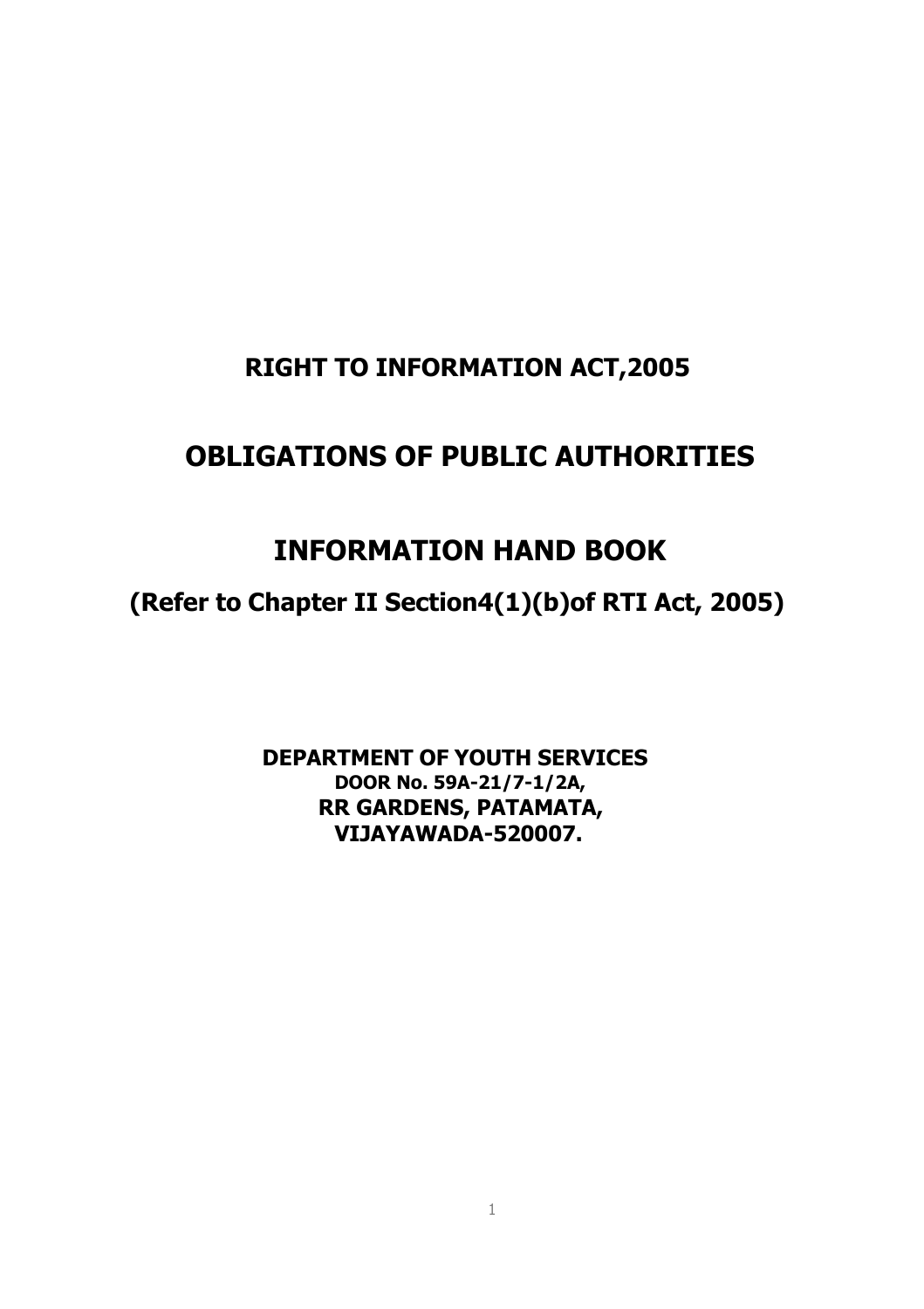## **GOVERNMENT OF ANDHRA PRADESH DEPARTMENT OF YOUTH SERVICES**

## **RIGHT TO INFORMATION ACT,2005**

## **CHAPTER I**

### **INTRODUCTION**

In democracy, citizens are to be informed about the policies, programmes, acts, rules, procedures followed in government organizations. The instruments of the government are accountable to the governed and the corrupt malpractices cannot be curbed unless there is accurate information available to the public in general.

With the above object in view, Government of India have enacted an act to provide for setting out the practical regime of right to information for citizens to secure access to information under the control of public authorities, in order to promote transparency and accountability in the working of every public authority, the constitution of a Central Information Commission and State Information Commissions and for matters connected therewith or incidental thereto.

The right to Information Bill, 2005 was passed by the House of Parliament and received the assent of the President of India on 15.6.2005. It was published as **"Right to Information Act, 2005"** in the Gazette of India videNo.25 on 21.6.2005 and it has come into force with effect from 15.6.2005.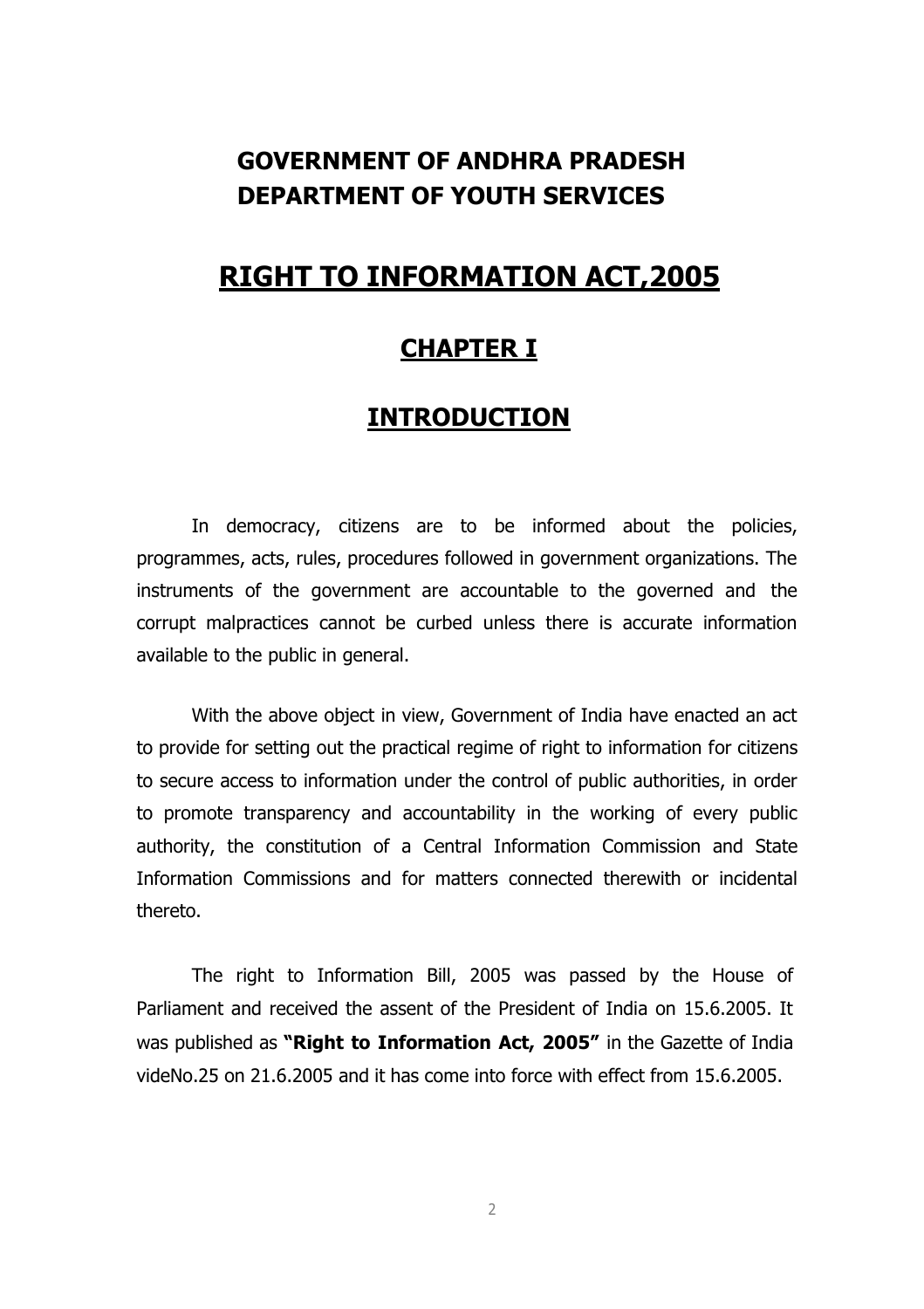Section 4 (1) (a) of the Act casts an obligation on each public authority to maintain records. This section reads as follows:-

"Maintain all its records duly catalogued and indexed in manner and the form which facilitates the right to information under this Act and ensure that all records that are appropriate to be computerized are, within a reasonable time and subject to availability of resources, computerized and connected through a network all over the country on different systems so that access to such records is facilitated".

Section 4 (1) (b) of the Act casts an obligation on each public authority to publish within expiry of 120 days from the commencement of the Act, to publish manuals on the 17 items contained in Chapters 2 to 17 herein for each access and understanding by Citizens, City Society Organizations, Public representatives, officers and employees of public authorities including Central and State Information Commissions, Public Information Officers and Assistant Public Information officers and Appellate Officers etc.

This information handbook so far as Department of Youth Services deals with the following chapters:

- 1. Introduction
- 2. Organization, Functions and Duties
- 3. Powers and Duties of Officers and Employees
- 4. Procedure followed in Decision Making Process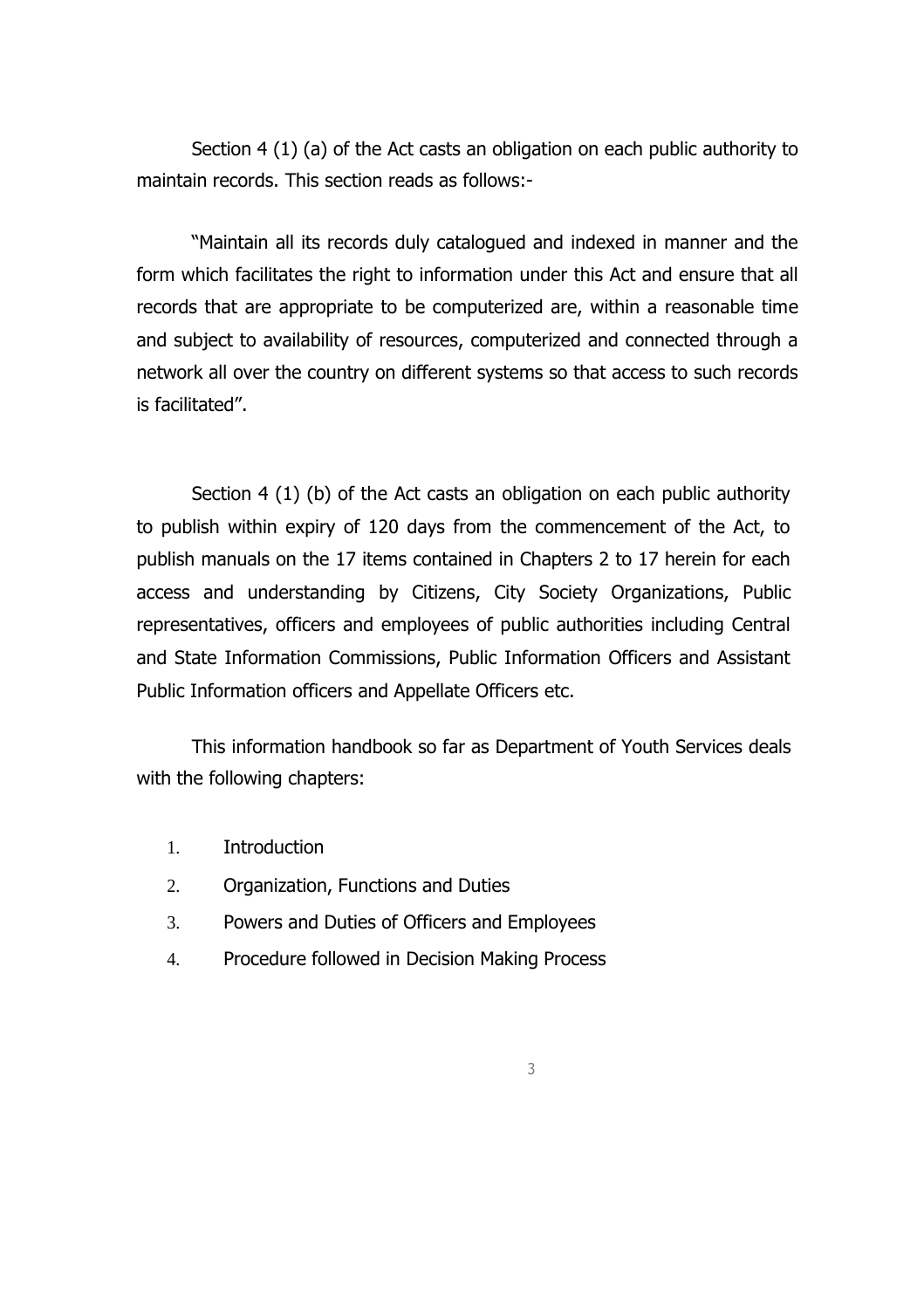- 5. Norms set for the Discharge of Functions
- 6. Rules, Regulations, Instructions, Manual and Records for Discharging Functions.
- 7. Categories of Documents held by the Public Authority under its control.
- 8. Arrangement for consultation with, or representation by, the members of the public in relation to the Formulation of Policy or Implementation thereof.
- 9. Boards, Councils, Committees and other bodies constituted as part of Public Authority.
- 10. Directory of Officers and Employees
- 11. Monthly Remuneration received by Officers and Employees including the system of compensation as provided in regulations.
- 12. Budget Allotted to each Agency including Plans etc.
- 13. Manner of Execution of Subsidy Programmes
- 14. Particulars of Recipients of Concessions, Permits or Authorization granted by the public authority.
- 15. Information available in electronic form.
- 16. ParticularsoffacilitiesavailabletocitizensforobtainingInformation.
- 17. Names, Designations and other particulars of Public Information Officers.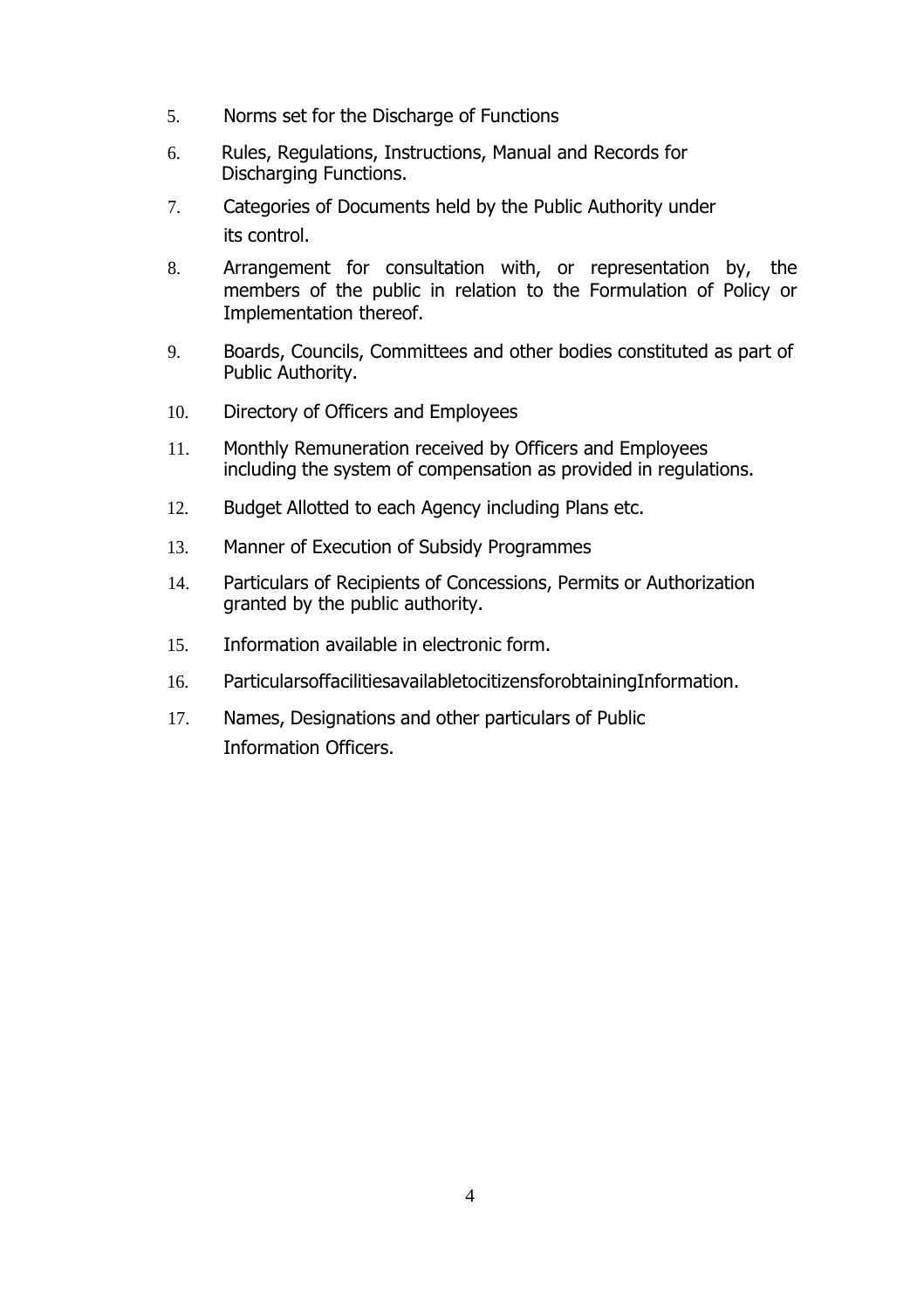## **ORGANISATION, FUNCTIONS AND DUTIES**

## **{Sec.4(1)(b)(i)ofRTIAct,2005}**

| 1. | Name of the Organization                                  | ÷  | Department of Youth Services                                                                                                                                                                                                                                                                                                                                                                                                                                                                                                           |
|----|-----------------------------------------------------------|----|----------------------------------------------------------------------------------------------------------------------------------------------------------------------------------------------------------------------------------------------------------------------------------------------------------------------------------------------------------------------------------------------------------------------------------------------------------------------------------------------------------------------------------------|
| 2. | <b>Address</b><br>Patamata, Vijayawada.<br>AndhraPradesh. |    | D.No.59A-21/7-1/2A,                                                                                                                                                                                                                                                                                                                                                                                                                                                                                                                    |
| 3. | <b>Functions</b>                                          | t, | Department initiates different youth<br>Welfare programmes /activities with<br>a view to wean away them from<br>unsocial activities and channelize<br>their energies towards constructive<br>activities.                                                                                                                                                                                                                                                                                                                               |
| 4. | <b>Duties</b>                                             |    | <b>Implementation of Youth Welfare</b><br>Programmes in accordance with the<br>changing aspirations of the Youth.                                                                                                                                                                                                                                                                                                                                                                                                                      |
|    |                                                           |    | The<br>activities<br>include<br>Youth<br>Festivals at Divisional, District and<br>State level, National Youth Week<br>Celebrations, Inter District / Inter -<br>State Youth Exchange Programmes,<br>Integration camps, Youth Parliaments<br>Sabhas), Self<br>(Yuva<br>Defense<br>Techniques to women, Adventure<br>Activities, Pre-Army and<br>Allied<br>Trainings,<br>Recruitment<br><b>Disaster</b><br>Management & First Aid Trainings,<br>Observance of National / International<br>Days of Importance, Innovation<br>Awards etc., |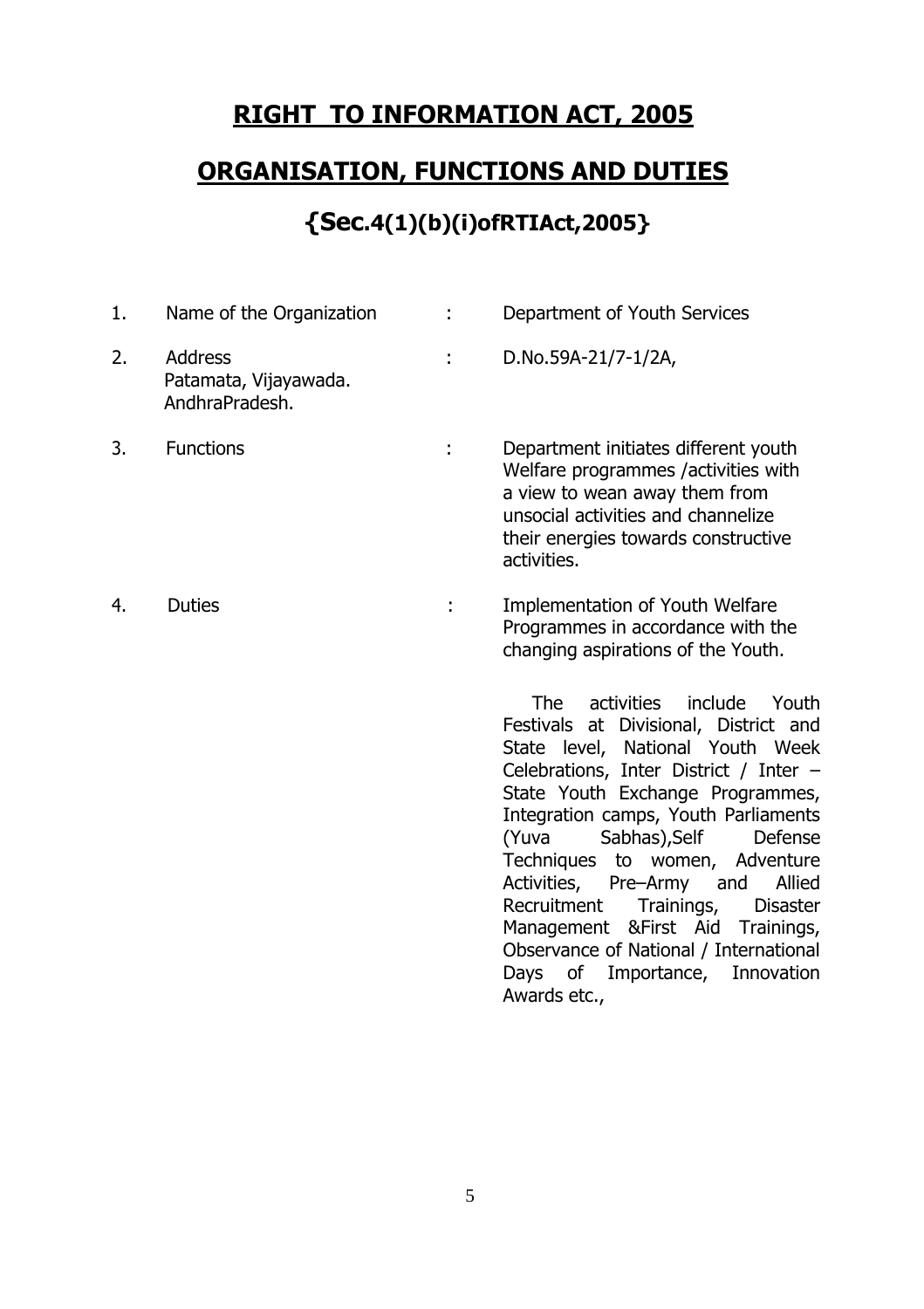#### **ORGANOGRAM OF DIRECTORATE OF YOUTH SERVICES ANDHRA PRADESH**

**\*\*\*\***

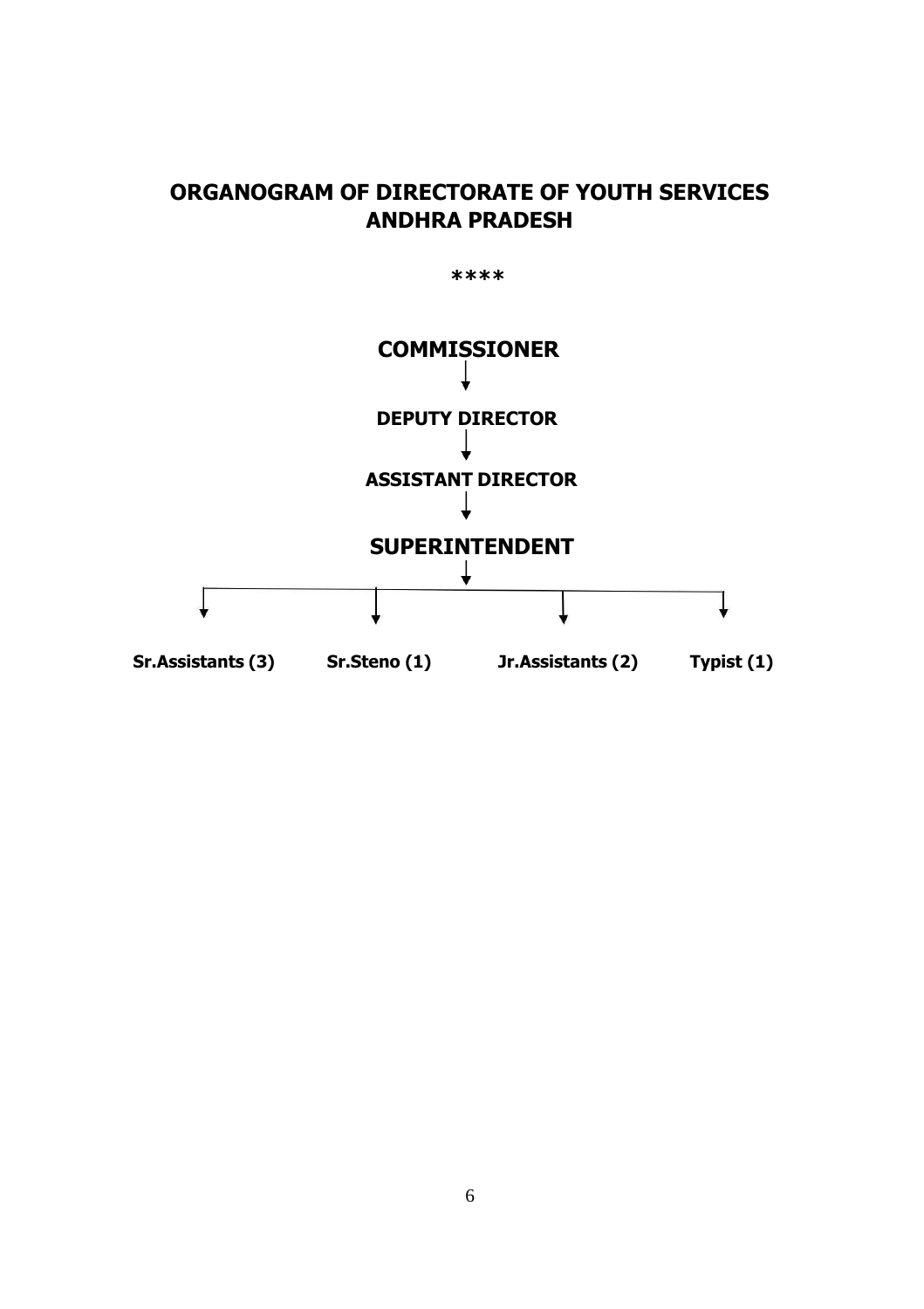#### **POWERS AND DUTIES OF OFFICERS AND EMPLOYEES Sec.4(1)(b)(ii)ofRTIAct,2005**

#### **Commissioner of Youth Services**

Director is the Head of the Department of Youth Services and exercises general supervision and control over staff under him/her to see that efficient steps are taken for prompt execution of the work.

#### **Deputy Director of Youth Services:**

The Deputy Director is the Head of the office to look after the administration of the office and will assist the Commissioner/Director and is responsible for execution of all the works entrusted by the Director from time to time.

#### **Assistant Director of Youth Services :**

Assistant Director will assist the Commissioner/Director and Deputy Director in all matters for proper up keep of the office administration, supervision on staff and attend to any other work entrusted by the Director.

#### **Superintendent**:

Superintendent is the Head of all the sections in the office. All the files of all sections will be routed through him and ensure that urgent and important matters processed immediately. Any other work entrusted from time to time by the Assistant Director/Deputy Director/Director will also be attended by him.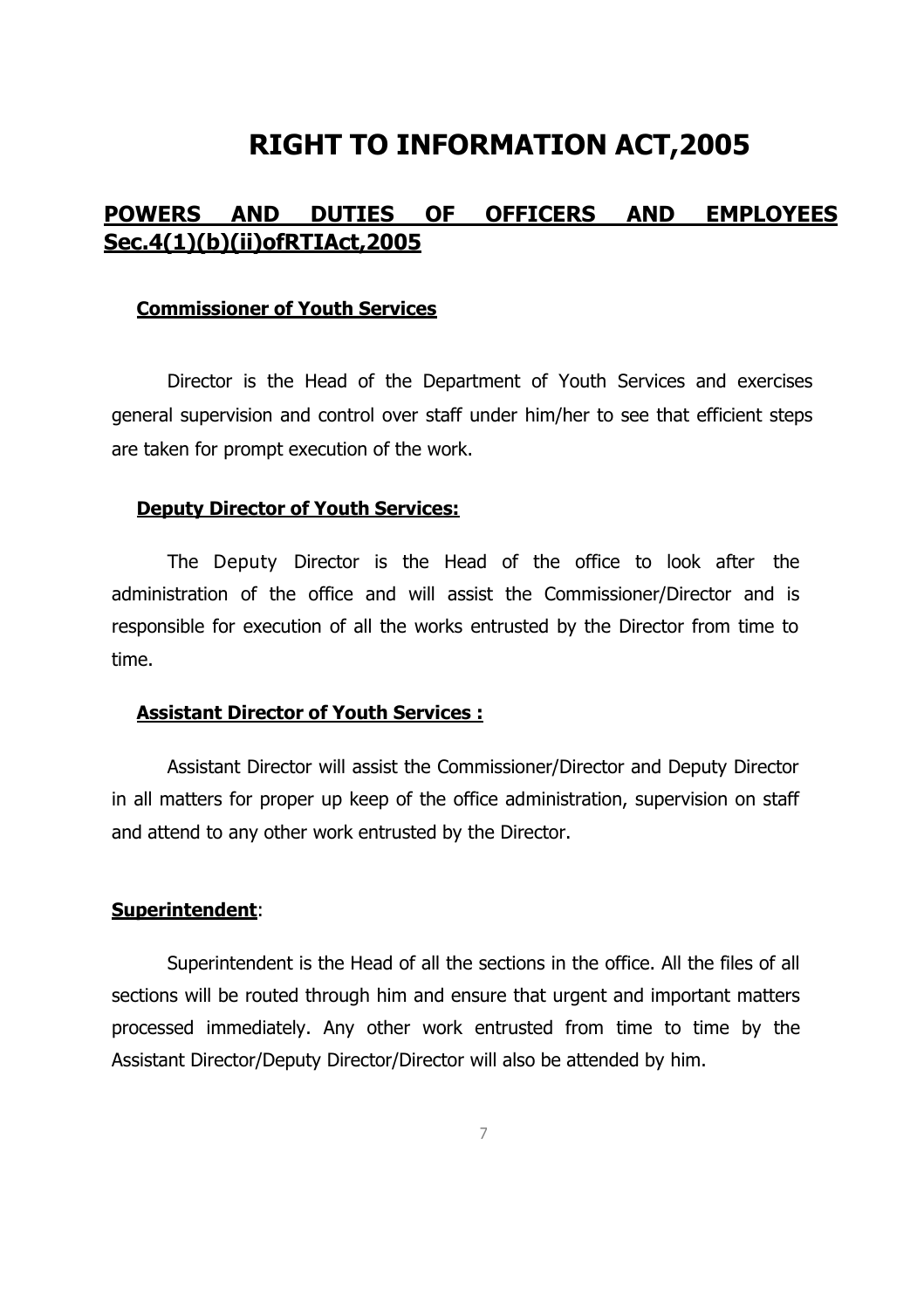#### **Senior Assistant-1(Presently vacant):**

Administration, Meetings, Computerization, Citizens Charter, RTI Act, Parliament/Legislative Council and Legislative Assembly related matters, Assurances, RSQs, LSQs, LCQs and LAQs etc. , creation of offices/posts, all service matters of officers, staff of Head Office and Officers and staff of District Offices, Court cases, transfers and postings, Reimbursements etc.,

#### **Senior Assistant-2(Presently vacant)**:

Youth Festivals (District, State, National), Proposals under National Youth Awards, conduct of different youth welfare programmes/ activities like Youth Exchange, Youth Week Celebrations, Blood, Eyes and other organs donation camps, observance of national/international days etc., Release of funds to the districts, monitoring of utilization of funds, Maintenance of Office building, Youth Hostels, Office Vehicles, Telephones, Electricity, Maintenance of Stores, Purchase of stationary etc.,

| SeniorAssistant-3 | :Vacant |
|-------------------|---------|
| JuniorAssistant-2 | :Vacant |
| Typist-1          | :Vacant |
| Driver-1          | :Vacant |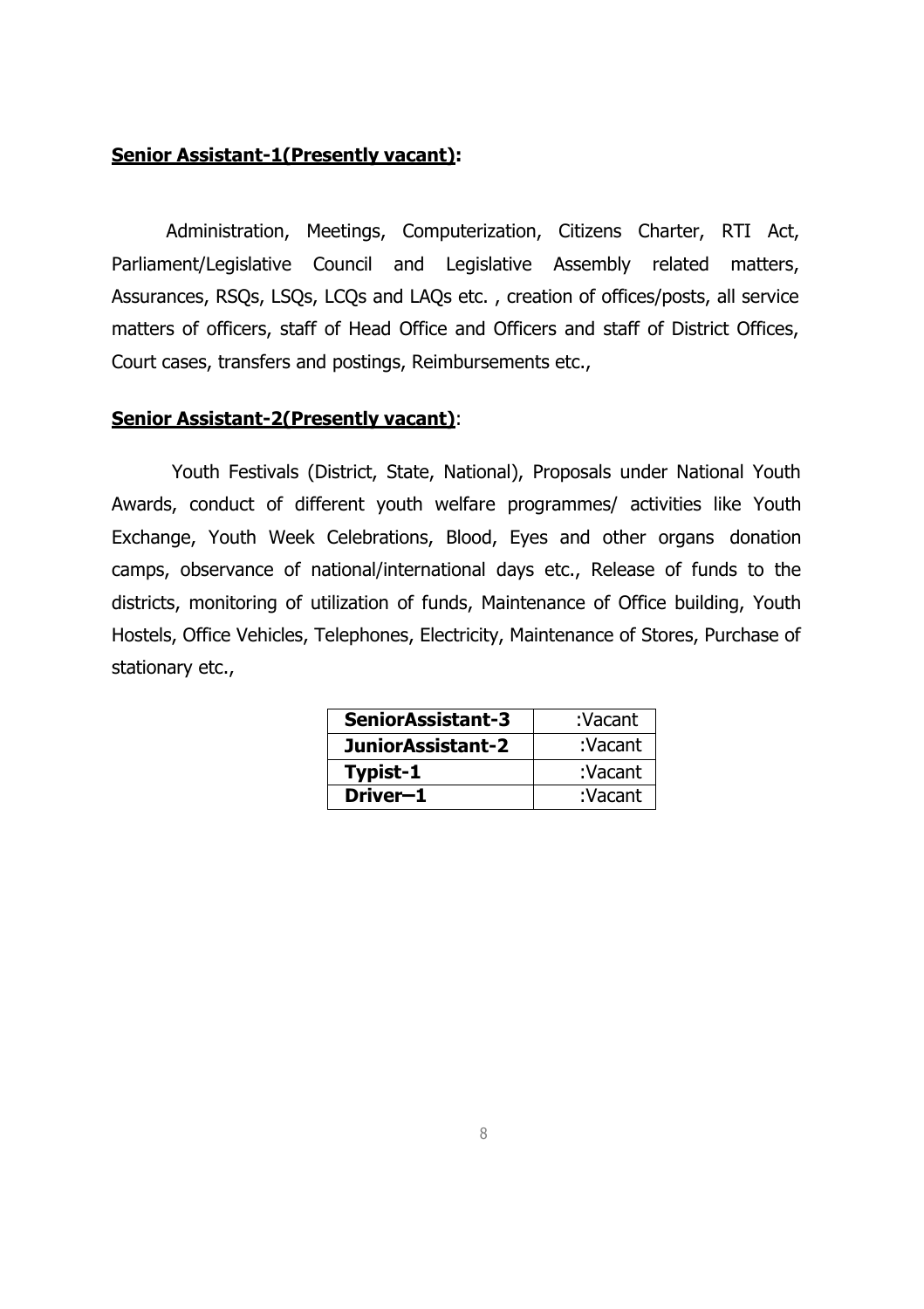#### **PROCEDURE FOLLOWED IN DECISION MAKING PROCESS**

### **{Sec.4(1)(b)(iii)ofRTIAct,2005}**

The procedure being followed in decision making process by the department is as indicated below:

Any representation on paper received in the department is numbered and entered in the Registers maintained by the concerned Section Assistants dealing with various subjects who in turn submit the files to Superintendent. Then the files are put up to the Assistant Director for examination. The Assistant Director shall submit files to the Deputy Director/Director for their perusal and orders. Based on the facts of the case, the Head of the department will take a decision as per the powers delegated to him/her.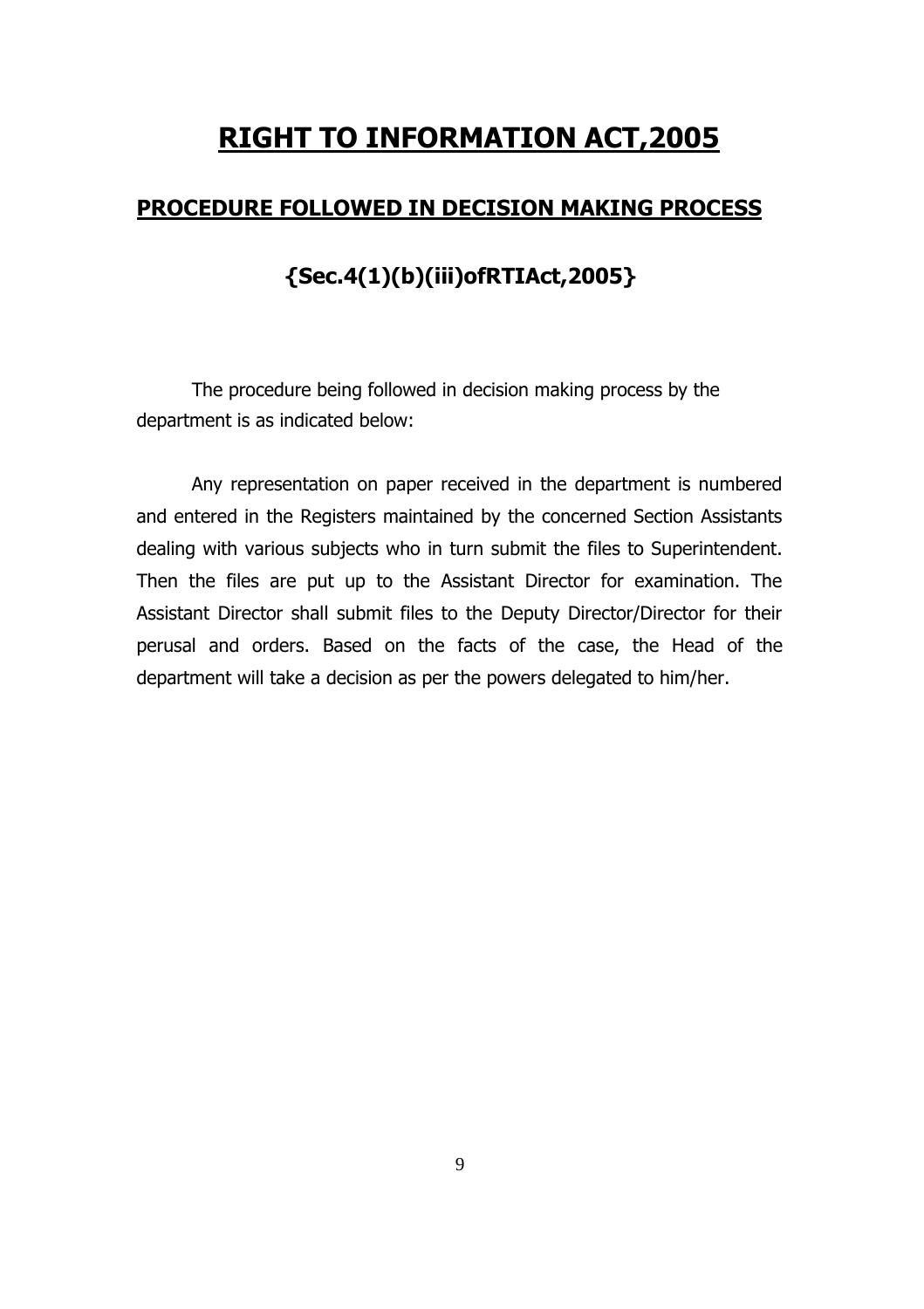## **NORMS SET FOR DISCHARGE OF FUNCTIONS**

 ${Sec.4(1) (b) (iv) of RTI Act, 2005}$ 

The norms/standards set by the Department for the discharge of its functions/delivery of services were already issued by way of formulation of citizen charter and the contents there in are as follows:

#### **Service Charter of Department of Youth Services. Govt.of Andhra Pradesh**

1. This Department's functions are:-

This department mainly deals with the subjects of youth empowerment and development.

#### **2. Service Delivery time frame for the services endered by the Department**

- (i) Citizen related
- (a) Routine matters…….3days
- (b) Other than routine matters …….7days
- (ii) Reference/letters from other departments(Inter-departmental):
- (a) Routine matters..........3days
- (b) Other than routine matters ……..10 days
- (c) Service matters……… 7/10days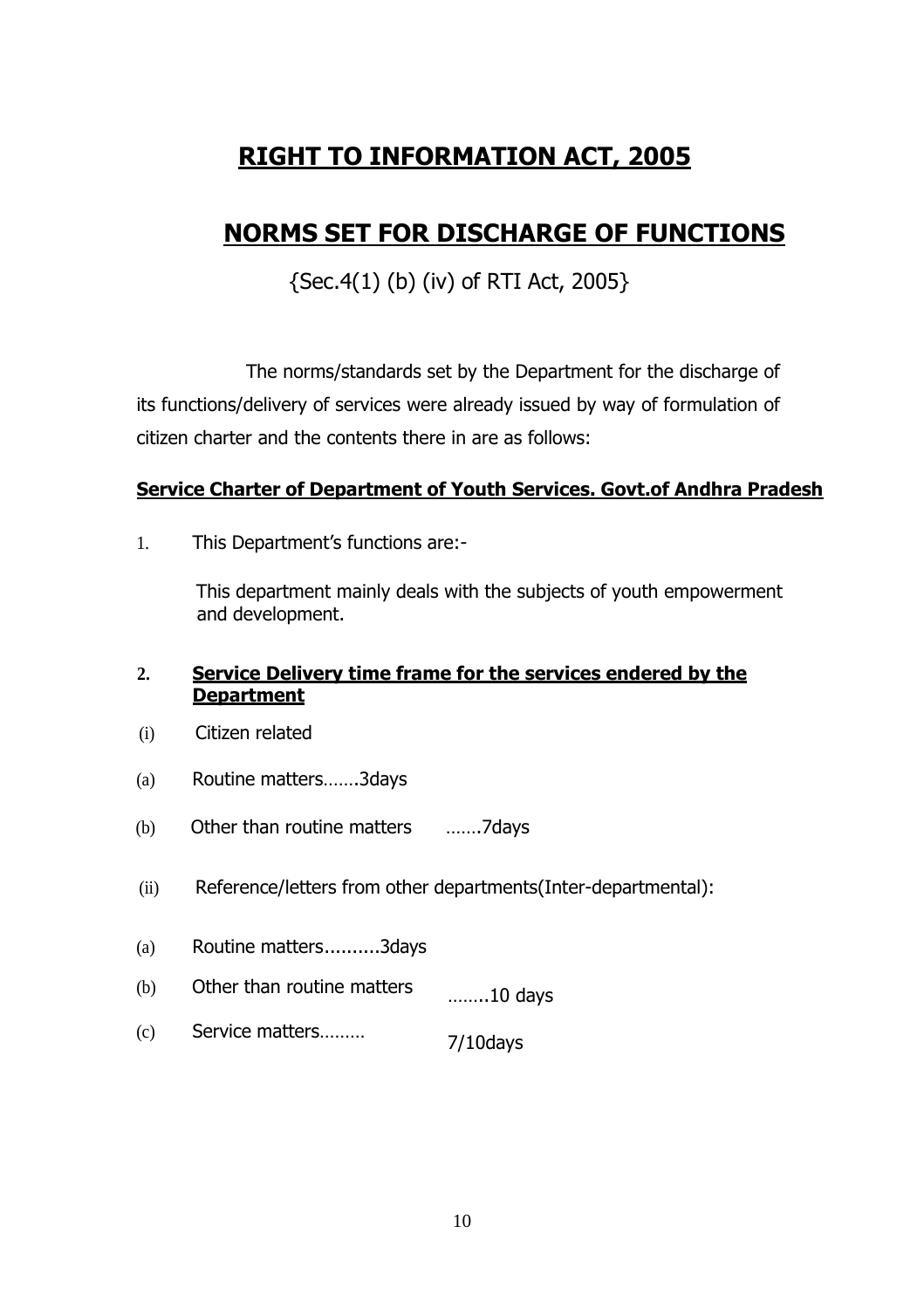# **RULES, REGULATIONS, INSTRUCTIONS,MANUAL AND RECORDS FOR DISCHARGING FUNCTIONS**

### **{Sec.4(1)(b)(v)ofRTIAct,2005**}

The Rules, Regulations, Instructions, Manuals and Records held by the Department for use by its employees while discharging functions are as hereunder:

- 1. Fundamental Rules
- 2. A.P. State& Subordinate Service Rules
- 3. A.P. Ministerial Service Rules
- 4. A.P. Last Grade Service Rules
- 5. A.P. General Provident Fund Rules
- 6. A.P. Travelling Allowance Rules including L.T.C.
- 7. A.P. Revised Pension Rules
- 8. A.P. Leave Rules
- 9. Instructions in regard to action to be taken in cases where government servants are involved in misappropriation of government money or convicted in criminal cases.
- 10. Instructions in regard to appointment of son/daughter/spouse of government servants who die in harness while in service/retire on medical grounds.
- 11. Instructions in regard to General Office Procedure
- 12. Instructions in regard to maintenance and security of personal files.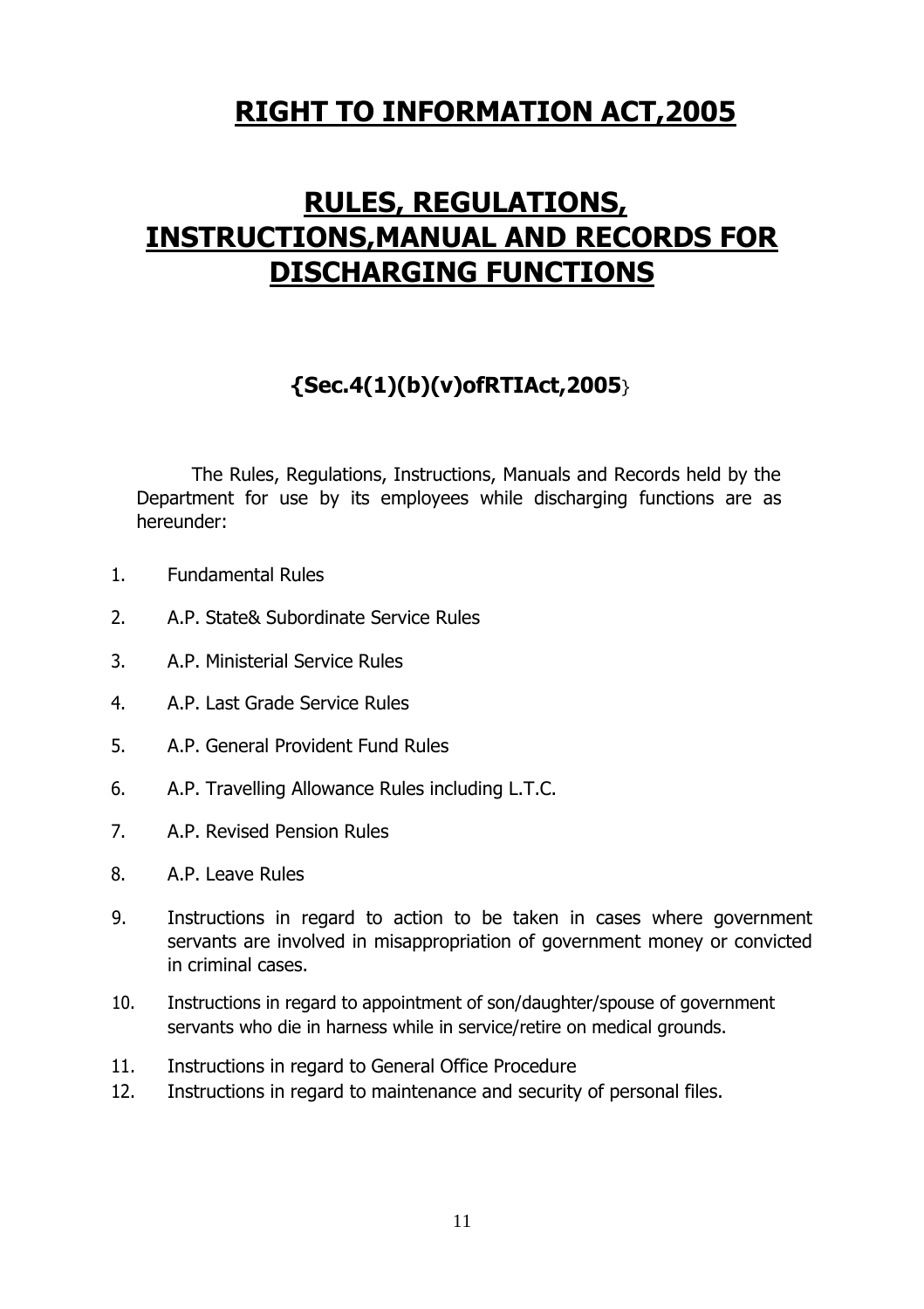## **CATEGORIES OF DOCUMENTS HELD BY THE PUBLIC AUTHORITY UNDER ITS CONTROL**

#### **{Sec.4(1)(b)v(i)ofRTIAct,2005}**

The following documents are held by the Department of Youth Services:

- 1. G.Os/Memos issued by the administrative department of Secretariat.
- 2. The relevant files in relation with Service Matters, Youth Welfare Activities, etc.,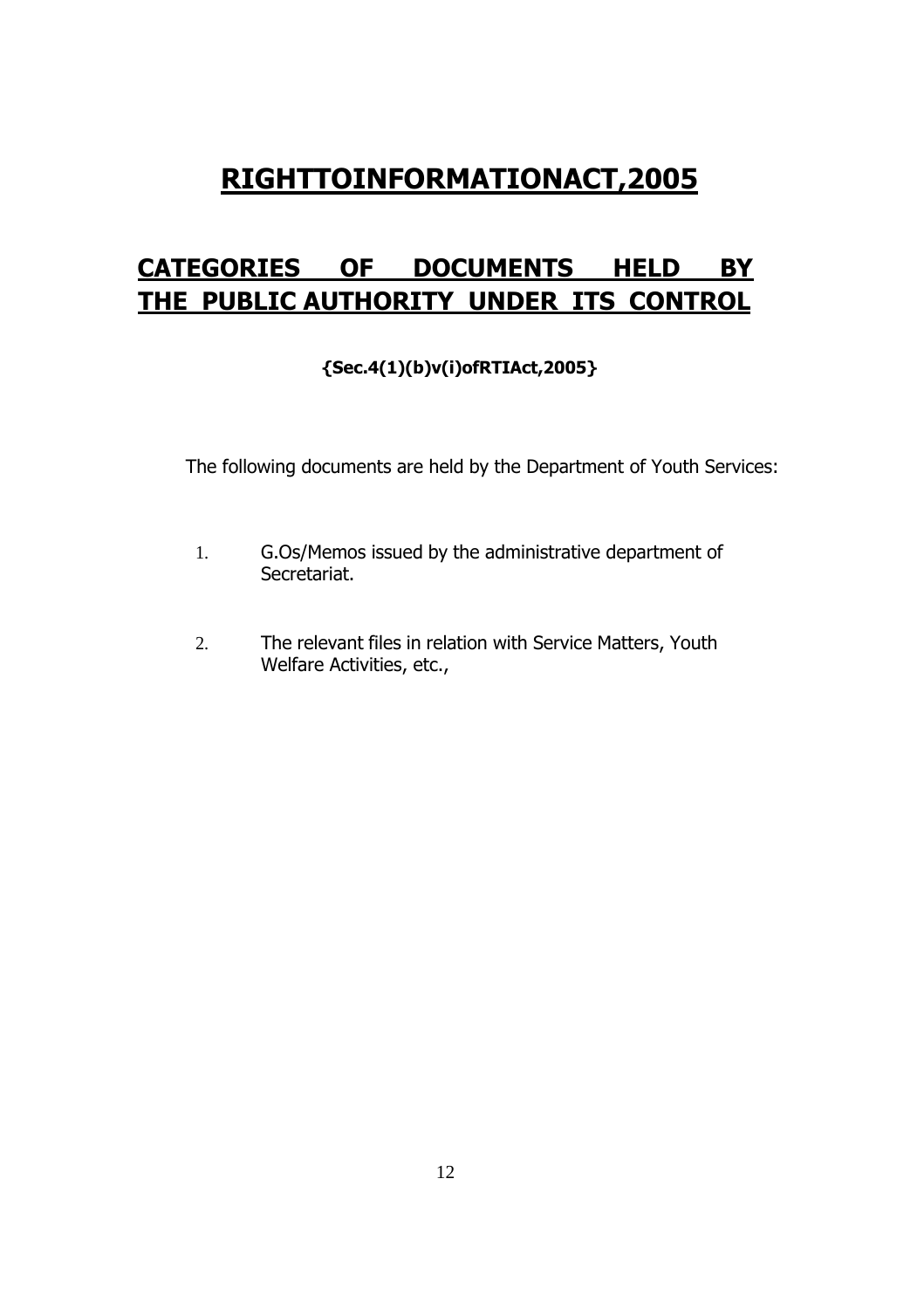#### **ARRANGEMENT FOR CONSULTATION WITH,OR REPRESENTATION BY,THE MEMBERS OF THE PUBLIC IN RELATION TO THE FORMULATION OF POLICY OR IMPLEMENTATION THEREOF**

## {Sec.4(1)(b)viii)ofRTIAct,2005}

On receipt of representation from Youth Associations and N.G.Os the request/suggestions are examined thoroughly in consultation with the Administrative department at A.P. Secretariat to take a decision thereupon.

The Special Chief Secretary/Prl. Secretary / Secretary, YAT&C (Sps.&YS)Department and the Hon'ble Minister, Tourism, Culture and Youth Advancement department also take up periodical reviews with regard to implementation and improvements in various schemes of the department.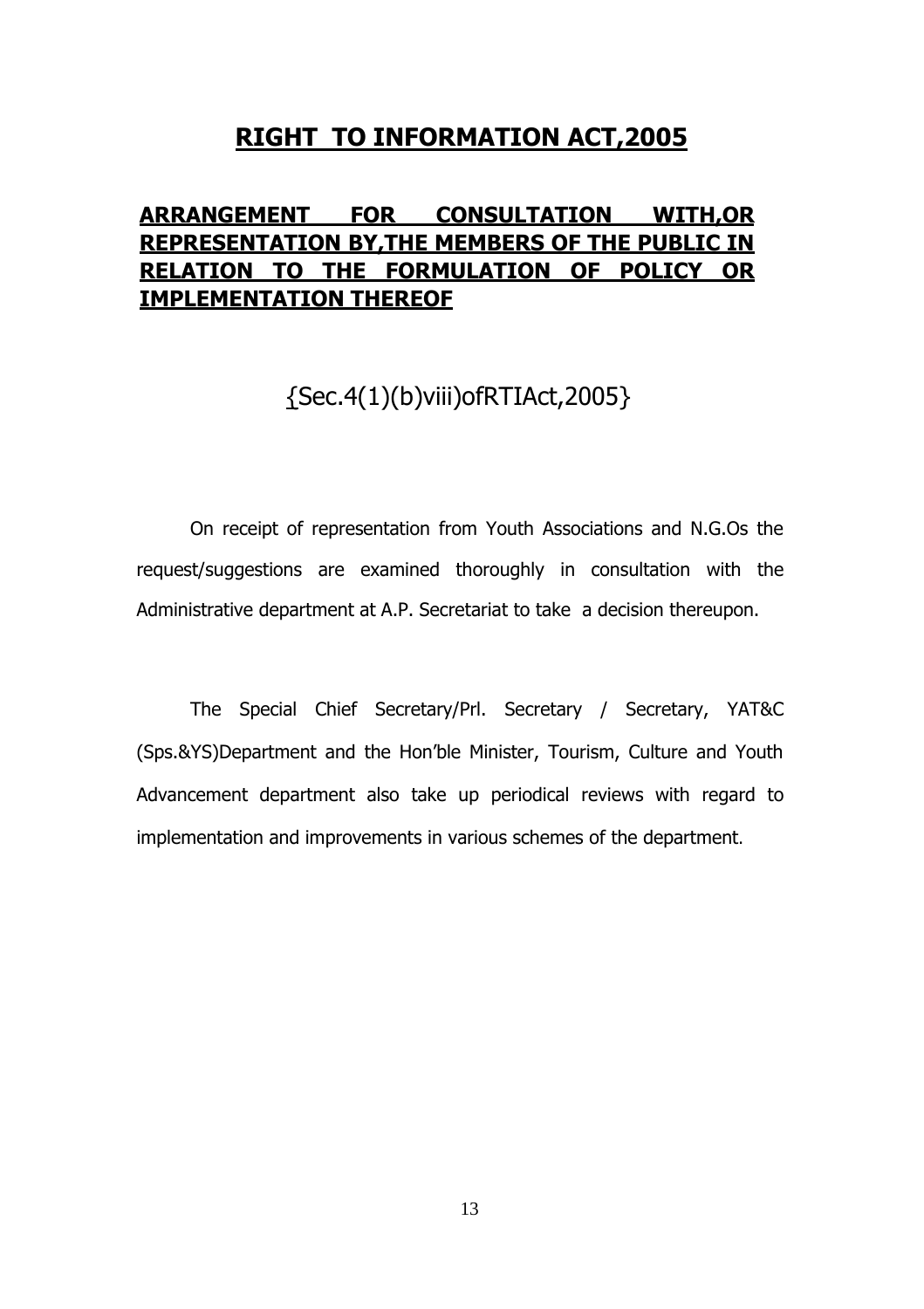#### **BOARDS, COUNCIL, COMMITTEES AND OTHER BODIES CONSTITUTED AS PART OF PUBLICAUTHORITY**

## {Sec.4(1)(b)v(iii) ofRTIAct,2005}

There are no Boards, Council, Committees and other bodies constituted as a part of Public Authorities.

The Administrative Department at Secretariat constitutes certain committees for the subjects of scrutinizing the applications of Youth Awards, etc. depending upon the need from time to time.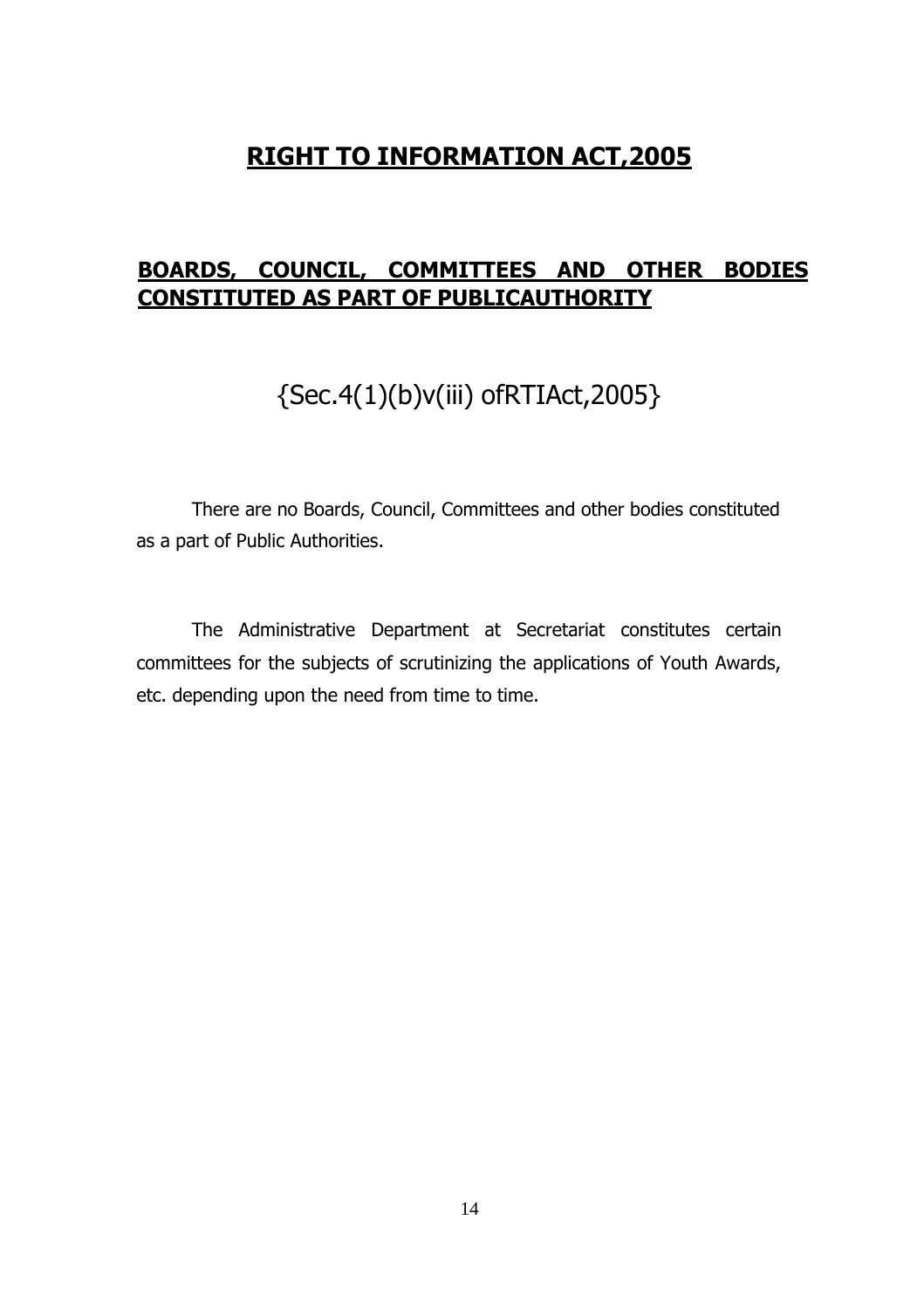## **DIRECTORY OF OFFICERS AND EMPLOYEES**

# **{Sec.4(1)(b)(ix)ofRTIAct,2005}**

Following is the information of Officers and employees working in the Department of Youth Services at different levels and their contact addresses:

| SI. | Name of the Officer                                                                          | Contact No.  |
|-----|----------------------------------------------------------------------------------------------|--------------|
|     | Smt/Sri                                                                                      |              |
|     | Smt K. Sarada Devi, IAS.,<br>Commissioner & Appellate<br>Authority                           | 0866-2972055 |
| 2.  | S.V.D.S. Ramakrishna,<br>Deputy Director&<br><b>Public Information Officer</b>               | 0866-2970411 |
| 3   | G. Appala Swamy<br><b>Assistant Director &amp;</b><br><b>Asst.Public Information Officer</b> | 9989736054   |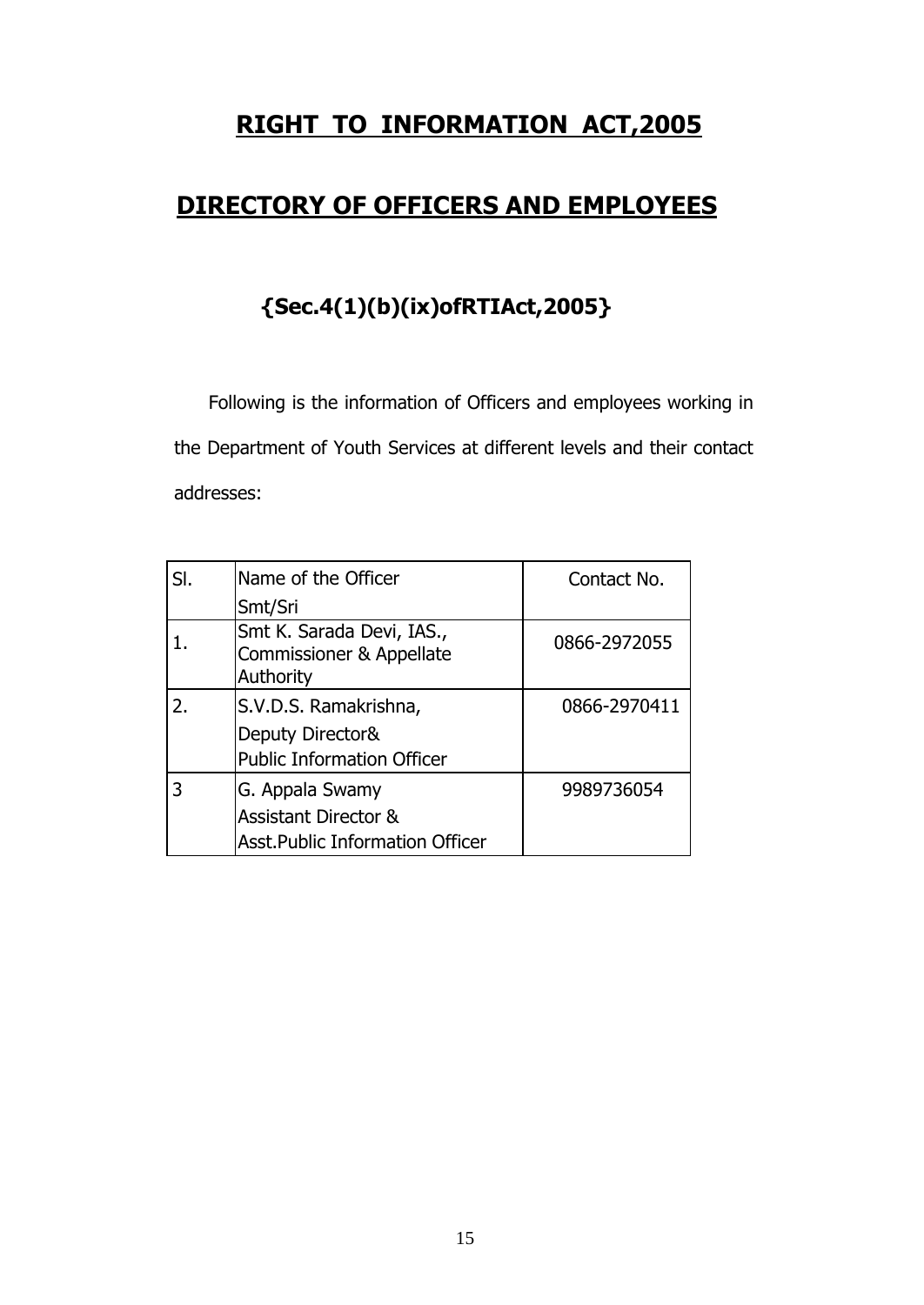### **CHAPTER11**

{Sec.4(1) (b)(ix) of RTI Act,2005}

Monthly remuneration received by Officers and employees including the system of compensation as provided in regulations.

**\* \*\***

The following are the particulars showing the monthly remuneration received by Officers and employees of Youth Services Department:-

| SI.             | Name of the Officer/staff with Designation | Gross monthly<br>remuneration |
|-----------------|--------------------------------------------|-------------------------------|
| No.             |                                            | Rs.                           |
| $\mathbf{1}$    | Smt K. Sarada Devi, IAS., Commissioner     |                               |
| $\overline{2}$  | Sri S.V.D.S.Ramakrishna, Deputy Director   | 1,33,626/-                    |
| 3               | Sri G.Appala Swamy, Assistant Director     | 1,03,401/                     |
| $\overline{4}$  | Smt K.Santhi Bhavani, Accounts Officer     | 1,10,346/                     |
| 5               | Sri V. Raghu Ramulu, Jr. Accounts Officer  | 66,262/                       |
| 6               | Sri S.Lakshmana, Superintendent            | 1,07,600/                     |
| $\overline{7}$  | Sri Mahaboob Basha Shaik, Sr. Accountant   | 59,379/                       |
| 8               | Senior Assistants-3(Vacant)                |                               |
| 9               | Senior Stenographer-1(Vacant)              | --                            |
| 10              | Senior Auditor(Vacant)                     |                               |
| $\overline{11}$ | Jr.Assistants-2(Vacant)                    |                               |
| 12              | Typist (Vacant)                            | --                            |
| 13              | Driver (Vacant)                            |                               |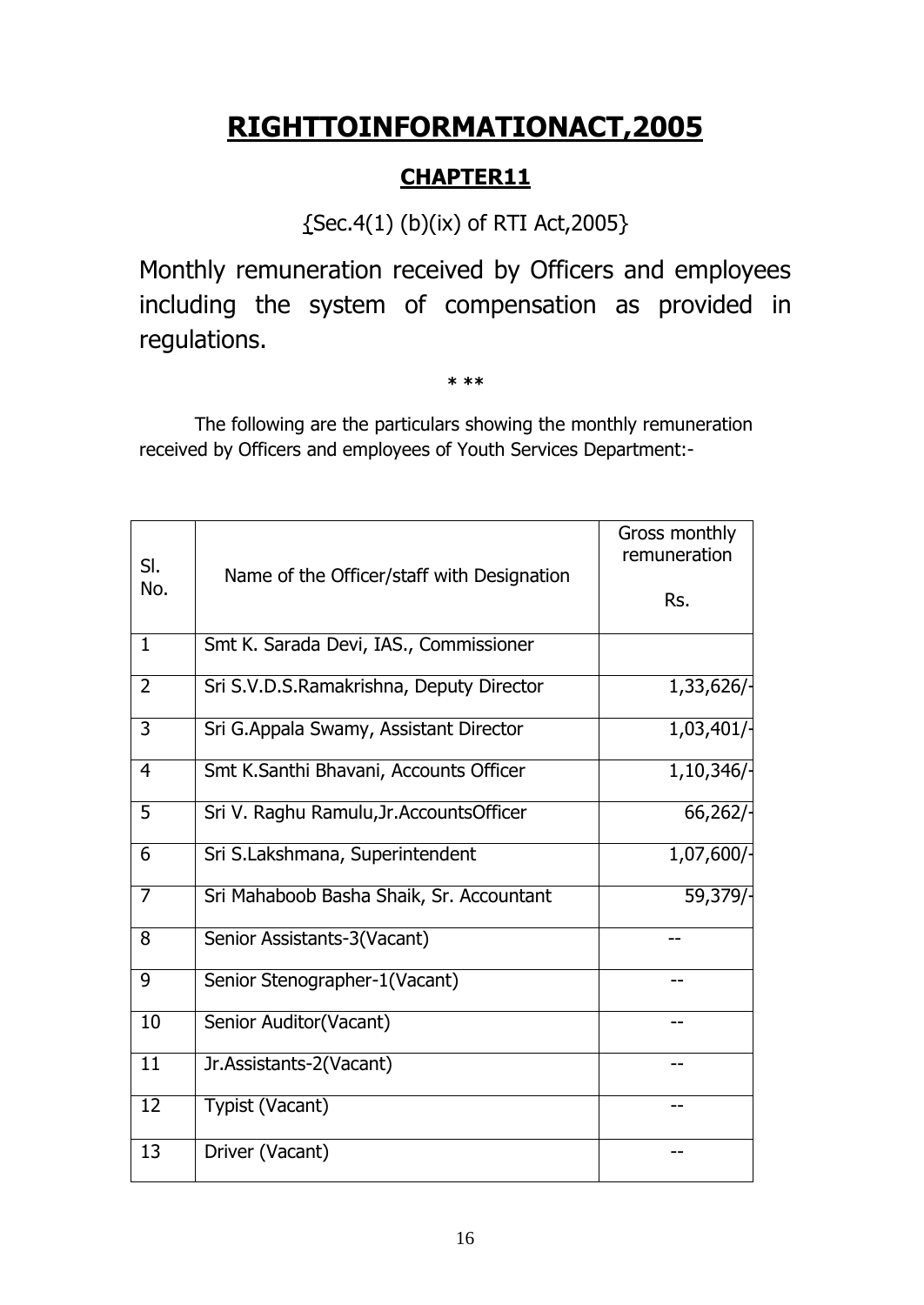### **CHAPTER 12**

## **BUDGET ALLOTTED TO EACH AGENCY INCLUDING PLANS etc.**

## **{Sec.4(1) (b) (xi)of RTI Act,2005}**

#### **Budget allocated during 2022-23**

(Rs. in lakhs)

| S.No.         | Description                                                                        | Allocated |
|---------------|------------------------------------------------------------------------------------|-----------|
| $\mathbf{1}$  | Salaries and other allowances towards<br>HoD employees under non-plan<br>component | 105.98    |
| $\mathcal{P}$ | Salaries and other allowances towards<br>District employees                        | 174.60    |
| 3             | Salaries towards employees under Plan<br>Component                                 | 17.83     |
| $\mathcal{P}$ | Grant-in-Aid for APSTEP                                                            | 1400.00   |
| 3             | Other Grant-in-Aid for APSTEP                                                      | 80.32     |
|               | Total                                                                              | 1778.73   |

**Chapter13 : "Nil"**

**Chapter14 : "Nil"**